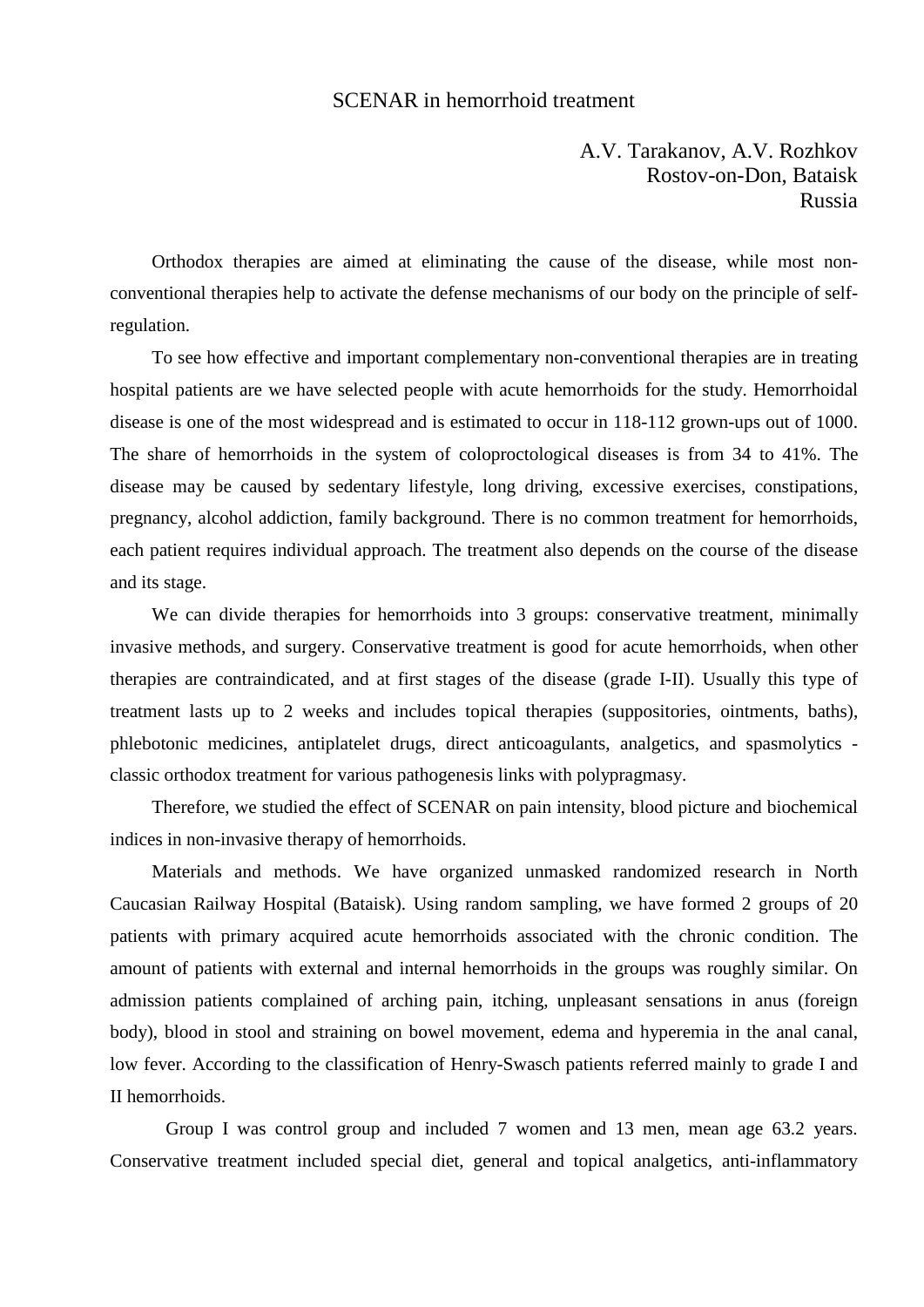drugs, ointments and creams, cleansing enema, phlebotonic medicines, topical hemostatics in bleeding.

Group II besides the conservative treatment also received SCENAR stimulation with spaced plate electrodes  $12 \text{cm}^2$  each, at a 90 Hz frequency. We have identified 4 treatment zones and stimulated each for 10 minutes:

Zone 1 – under toes (regio plantaris pedis);

Zone 2 – thenar and hypo thenar on the palm (thenar and hypo thenar);

Zone 3 – liver skin projection (stimulation with coaxial electrode);

Zone 4 – lumbar area (stimulation with symmetrically spaced electrodes).

In each zone we set a particular energy of stimulation. Treatment sessions were administered every day for 2 weeks.

Results.

Quick/early pain relief is very important for a patient and very significant in disease pathogenesis. Fig. 1 shows significantly greater analgesic effect in patients from Group II already starting at the  $3<sup>rd</sup>$  day of the treatment.



 Fig.1. Pain relief dynamics according to the visual analogue scale of patients with hemorrhoid pains (Group 1 – control, Group 2 - SCENAR). Designations: horizontal axis – follow-up period in days;  $*$  - P<0,05.

That contributes to early activation of the patient, normalization of the defecation, decreased dosage of non-narcotic analgetics and spasmolitics, and all that makes this kind of therapy more effective and safe for patients.

Fig. 2 shows the dynamics of stimulation energy increase. We have detected one common law for all treatment zones – to get the subjective comfortable sensations (when patient consistently feels stimulation as light tingling or vibration and evaluates it as a comfortable sensation) we needed to increase stimulation energy. These data show that patients had hyperalgesia at the beginning of the treatment and increased sensitivity threshold by the end of the treatment. The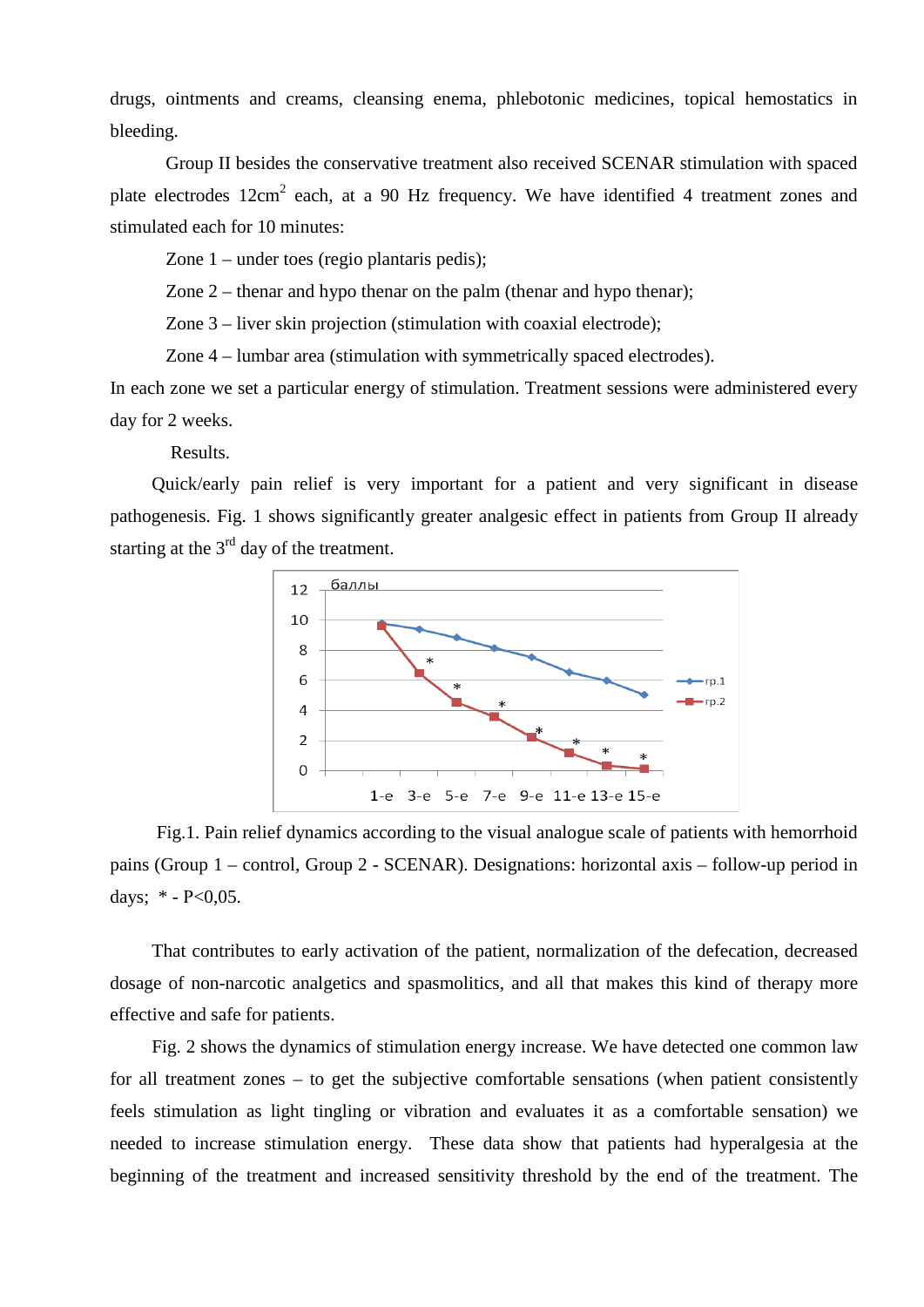sensitivity threshold in different zones of our body is different. The most sensitive zone is palm, then goes bottom of the foot, liver projection, and lumbar.



Fig.2. Dynamics of stimulation energy in different treatment zones of patients with hemorrhoids. Designations: horizontal axis – follow-up period in days, vertical axis – stimulation energy, c.u.



Fig.3. Dynamics of axilla temperature in treating hemmoroids in Group 1 (control) and Group 2 (SCENAR). Designations: horizontal axis – follow-up period in days, vertical axis – temperature in degrees,  $C^0$ ; \* - P<0,05.

A very interesting fact is that during the treatment the patients' body temperature changed. At the beginning of the treatment subthreshold temperature of patients was about  $37 \, \mathrm{C}^{\circ}$ . Though the temperature was almost close to the normal, all patients from Group 2 manifest greater and faster normalization of the temperature level already by the  $5<sup>th</sup>$  day of therapy up to 36.6  $C<sup>o</sup>$ .

When treating patients with hemorrhoids following the above described therapy we have traced a very interesting reaction in clinical blood analysis. It should be noted that during 2 weeks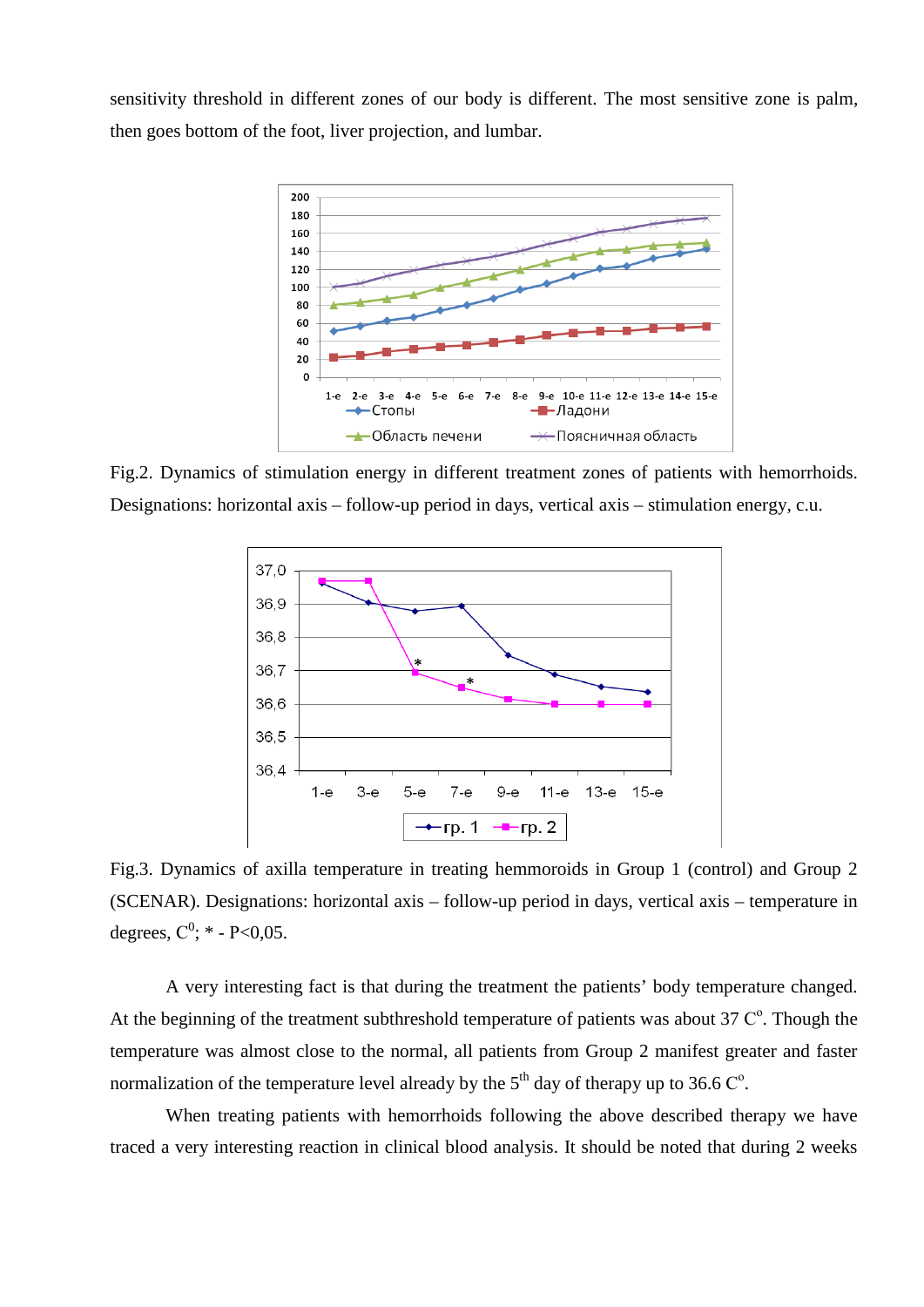of treatment anemia of patients reduced. In patients from the Group 2 the amount of hemoglobin and erythrocytes  $(P<0.05)$  was higher if compared with the patients from Group 1.



Fig. 4 and 5 show changes in the amount of white blood cells (WBC) and white blood count.

Fig.4. Dynamics of blood parameters in treating hemmoroids in Group 1 (control) and Group 2 (SCENAR). Designations: a – white cells  $(x \cdot 10^{9}/)$ , b – staff cells (%), c – segmentated cells (%); horizontal axis – follow-up period in days,  $*$  - P<0,05.

Fig. 4 shows that one general law becomes evident. After two sessions of SCENAR-therapy patients manifest a short-term increase in the amount of white cells and percentage of staff cells, especially segmentated cells. The amount of staff cells decreased greatly by the end of the therapy course, and it is very important for a clinical picture.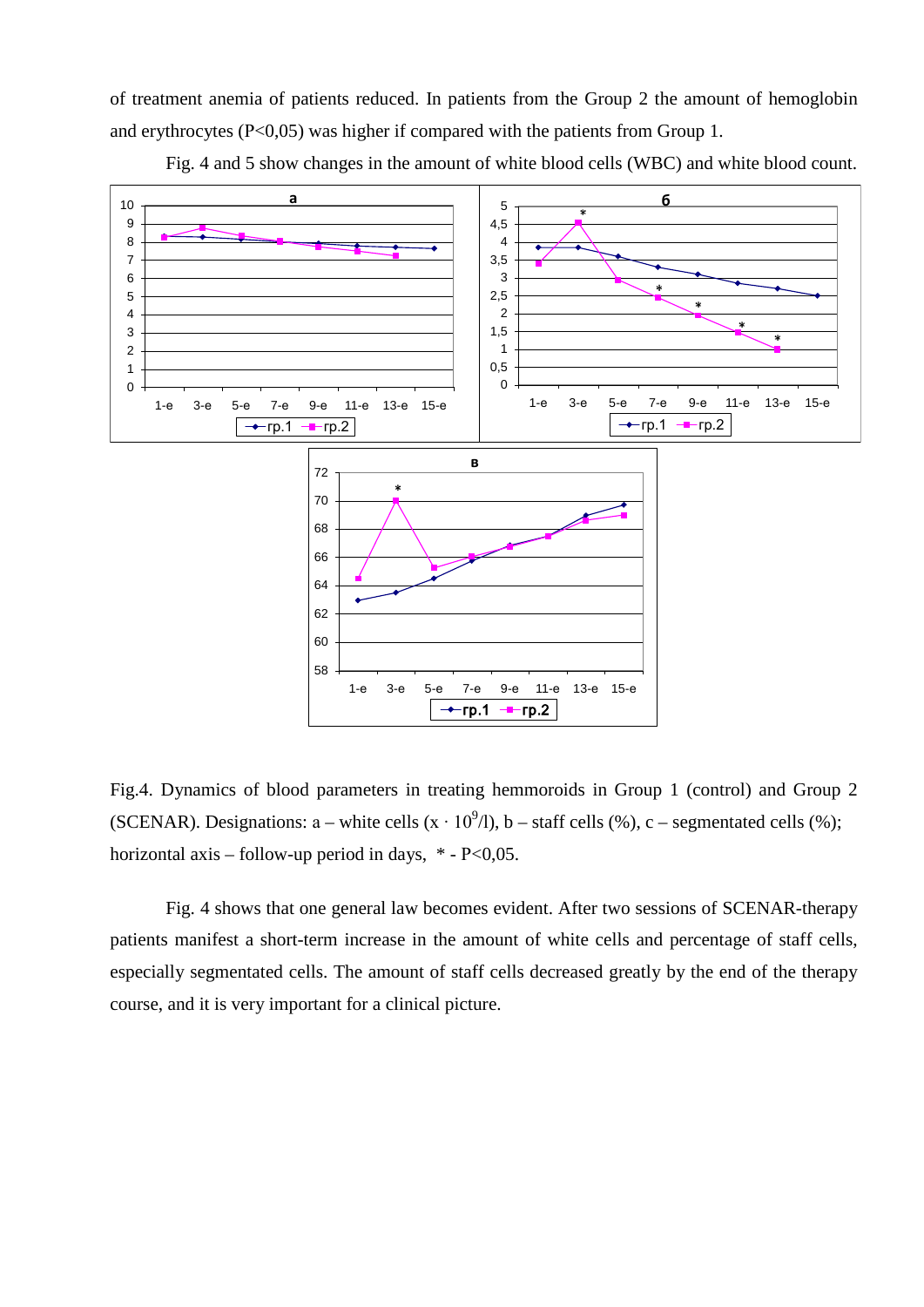

Fig.5. Dynamics of blood parameters in treating hemmoroids in Group 1 (control) and Group 2 (SCENAR). Designations: a – lymph cells  $(x \cdot 10^9/1)$ , b – monocytes (%), c – erythrocyte sedimentation rate (mm/h);  $*$  - P<0,05.

At the same time parallel to the neutrophils significantly decreases the amount of lymph cells. By the end of the treatment the amount of lymph cells is higher if compared with the control group. The level of monocytes in both groups didn't differ significantly. It should be noted that the initial increased rate of erythrocyte sedimentation subsequently normalized in patients from SCENAR-group. That signs biochemical changes in the blood plasma. The level of eosinophils in Group 2 was lower than in Group 1; the level of basophils didn't differ in groups.

Such kind of reaction, accompanied by neutrophilia and lymphopenia, is typical for blood in the stress response described already by H.Selye. Two SCENAR-sessions, though the stimulation level was comfortable for a patient, through nerve pathways trigger hormonal mechanisms that are similar to mechanisms in stress. Nerve impulses from cortex, reticular formation, limbic system, hippocampus and amygdala cause complex neurohumoral activity in hypothalamus that stimulates synthesis of R-factors. Further on that contributes to the changes that we observed in the study.

So, transcutaneous neurostumulation once again shows the importance of ANS in regulation of blood formation. It could also have indirect influence on synthesis of hematopoietic cells in liver and spleen.